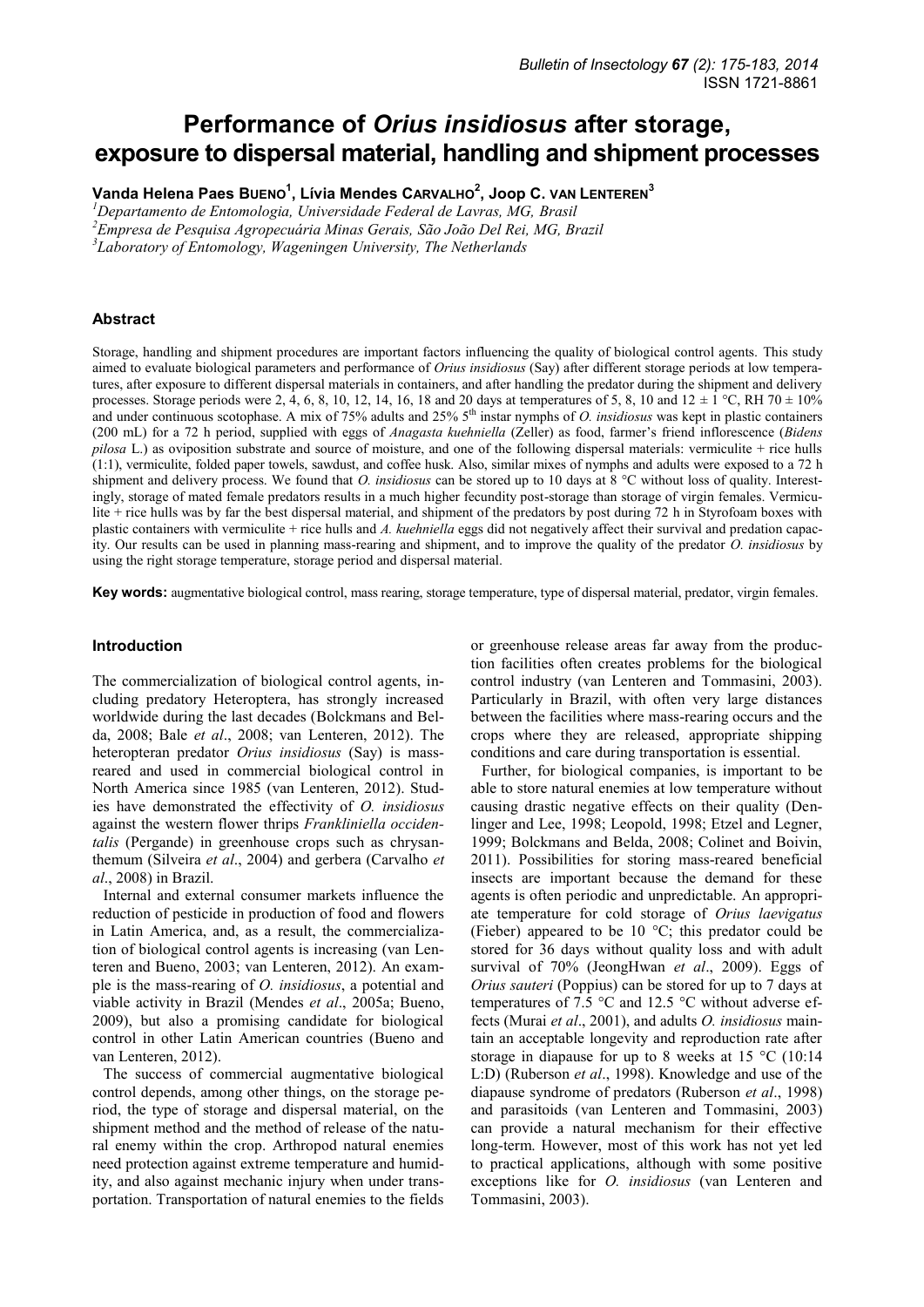Current methods for mass production of *Orius* predators are still relatively expensive (Bonte and De Clercq, 2010) and the development of an effective storage method is crucial to decrease rearing costs in order to meet the requirements for good planning for a massproduction unit and because of the difficulty of accurately prediction demand from clients (both delivery dates and quantities) (van Lenteren and Tommasini, 2003). In addition to possibilities for storage, the development of a proper storage or dispersal material is also important. The logistics of shipment and delivery of natural enemies to the field or greenhouse release sites remains another major problem for their commercialization (van Lenteren and Tommasini, 2003; Luczynski *et al.*, 2007).

*Orius* species are usually sold as adults or as a mix of 5<sup>th</sup> nymphs and adults, and the quantities inside the container vary with the producer of this natural enemy. *Orius* species, including *O. insidiosus*, can exhibit cannibalism when kept at high densities (van den Meiracker, 1999), when exposed to low quantities of food (Tommasini *et al*., 2002), but also when food is available in the container used for storage and transport (van Lenteren and Tommasini, 2003). In order to reduce the risk of cannibalism, hiding-places are usually provided in the dispersal containers in the form of paper, buckwheat and vermiculite (van Lenteren and Tommasini, 2003; Bolckmans and Belda, 2008). If the conditions within the containers are unsuitable during shipment or when the storage material is inadequate, loss of quality or high mortality of the predators can occur (O'Neil *et al*., 1998; Blumel and Hausdorf, 2002; van Lenteren and Tommasini, 2003; Shapiro *et al*., 2009).

Quality assessment of biological control agents has received considerable attention during the past 30 years, and the International Organization for Biological Control (IOBC) developed guidelines for quality control of many mass-produced natural enemies, including *Orius*  species, in an effort to ensure that individuals produced in commercial insectaries meet minimum performance standards (van Lenteren *et al*., 2003; van Lenteren, 2009). We will use the IOBC quality control criteria to determine the effect of storage and shipment procedures used for *O.insidiosus*.

In this study, we investigated biological parameters and performance of *O. insidiosus* adults after exposure to various low temperatures and storage periods. We also assessed the influence of cold storage on the lifespan of mated and virgin females of *O. insidiosus*. We evaluated whether the quality of predators was affected by keeping individuals in containers with different dispersal materials. Finally, the effects of shipment and delivery processes were evaluated after the insects reached their final destination by measuring their survival, the proportion of males and females, and predation capacity.

# **Materials and methods**

The experiments were conducted at the Laboratory of Biological Control of the Department of Entomology of the Federal University of Lavras, Brazil. The predator

*O. insidiosu*s was reared under controlled conditions  $(25 \pm 1 \degree C, 70 \pm 10\% \text{ RH}$  and a photophase of 12 h) in glass vials (1.7 l) with *Anagasta kuehniella* (Zeller) eggs as food and farmer's friend inflorescence (*Bidens pilosa* L.) as oviposition substrate and moisture source. The petioles of *B. pilosa* inflorescence were wrapped with wet cotton into a bouquet and inserted in glass tube containing water. These inflorescences were directly collected from wild *B. pilosa* plants growing in the field and disinfected in a 0.12% chlorine solution before offered to females in the glass vials (Bueno *et al*., 2007). Regularly, field collected *O. insidiosus* individuals from *B. pilosa* plants were added to the laboratory rearing, to insure the genetic diversity. This maintenance rearing was done according to methodology described by Bueno *et al*. (2006) and Bueno (2009).

#### Effect of low temperatures and length of storage on survival, daily fecundity and longevity of *O. insidiosus* adults

Effects of cold storage on *O. insidiosus* were investigated by exposing adults to different temperatures (5, 8, 10 and  $12 \pm 1$  °C) and storage periods (2, 4, 6, 8, 10, 12, 14, 16, 18 and 20 days). Individuals of the  $5<sup>th</sup>$  nymphal stage obtained from the maintenance rearing were isolated in glass tubes ( $2 \times 8$  cm) to obtain males and females *O. insidiosus* of known age for use in the experiments. For each treatment (temperature-storage period combination), 300 48 h-old adults (150 males and 150 females) were individually put in glass tubes ( $2 \times 8$  cm) containing eggs of *A. kuehniella* as a food source and moistened cotton to prevent desiccation and provide free water in the form of condensation inside the glass tubes. The glass tubes were kept in different climatic chambers at the above mentioned temperatures/storage periods, with RH 70  $\pm$  10% and constant scotophase. After each treatment the individuals were transferred to a controlled climatic room at  $25 \pm 1$  °C,  $70 \pm 10\%$  RH and 12 h photophase and adult survival  $(n = 150$  females;  $n = 150$  males) and female longevity  $(n = 10)$ and fecundity  $(n = 10)$  were evaluated. For assessment of fecundity, *O. insidiosus* couples were transferred to glass tubes (2 × 8 cm) containing eggs of *A. kuehniella* (food), *B. pilosa* inflorescence (substrate for oviposition) and moistened cotton. The number of eggs laid per female and the number of surviving females was measured daily until all females died. A previous study concerning reproduction of *O. insidiosus* at different temperatures (16, 19, 22, 25, 28 and  $31 \pm 1$  °C) showed that a temperature of 25 °C was optimal (Mendes *et al*, 2005b) and, therefore, we decided to use this temperature to test reproduction characteristics in the current study as well.

The experiment was completely randomized in a factorial  $4 \times 10$  design (four temperatures and ten storage periods), with 10 replicates per treatment. Statistical differences between treatments were assessed with a twoway ANOVA; because the data were not normally distributed they were transformed by using the formula  $\sqrt{x}$  + 0.5 prior to analysis. The Scott and Knott test was used to separate the means and to compare the treatments; the level of significance was 0.05.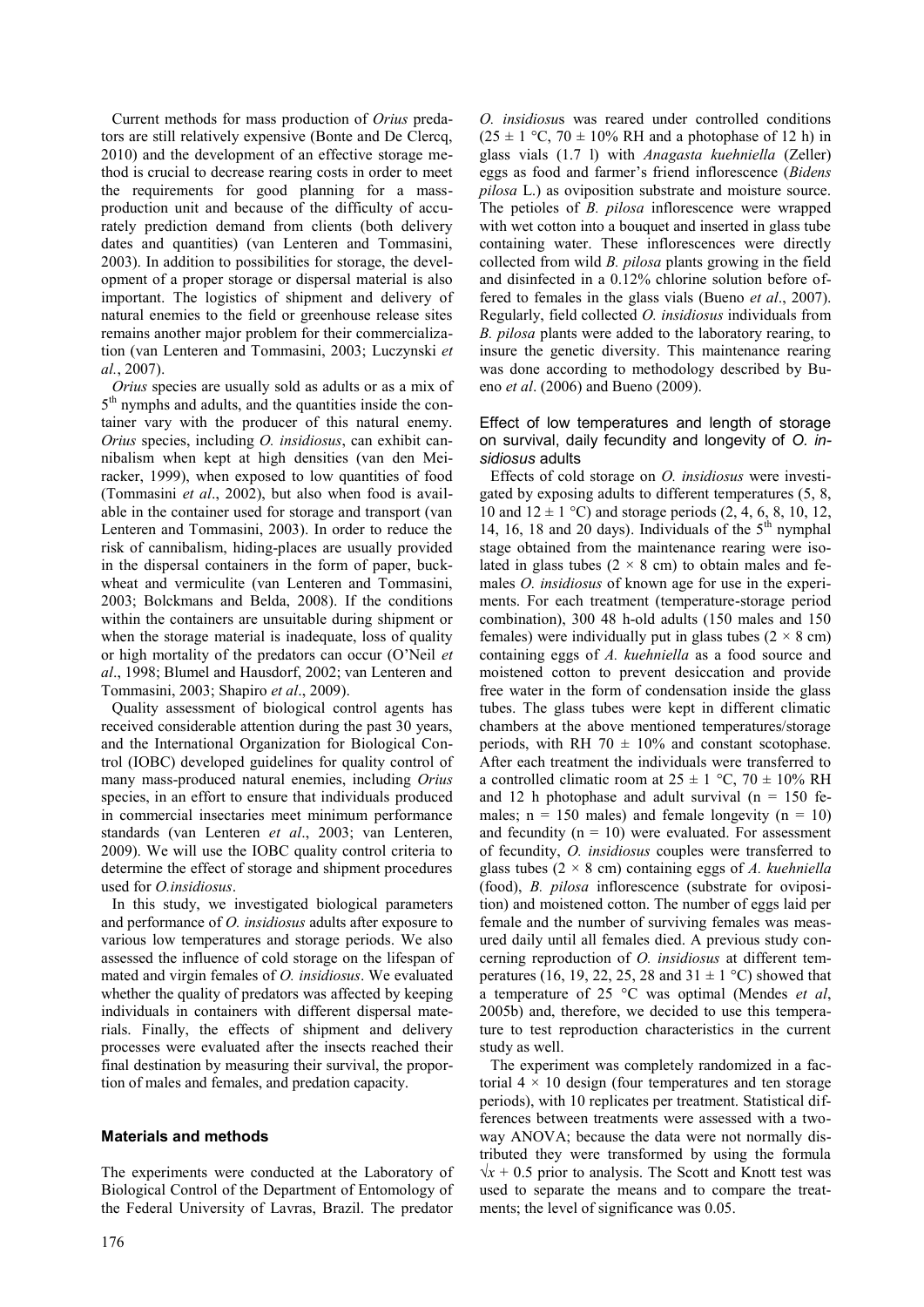Effect of storage period on fecundity and longevity of *O. insidiosus* mated and virgin females after the exposure to low temperature

This experiment aimed at identifying if females mated before (called mated female) or after (called virgin female) the exposure to low temperature were influenced differently by storage at  $8 \pm 1$  °C for 10 days. Virgin females and males were obtained by keeping 5<sup>th</sup> instar nymphs of *O. insidiosus* individually in Petri dishes (5 cm) containing moistened cotton and eggs of *A. kuehniella* until adult emergence. Mated females were obtained by keeping freshly emerged males and virgin females together for a 24 h period. According to Malais and Ravensberg (2003) and Mendes *et al*. (2003) mating in *Orius* species occurs soon after reaching maturity.

Next, both mated and virgin females of 48 h-old were put individually in Petri dishes (5 cm) containing moistened cotton and eggs of *A. kuehniella.* The Petri dishes were stored for 10 days in a controlled climatic chamber at  $8 \pm 1$  °C, 70  $\pm$  10% RH and continuous scotophase. After storage, females were individually put in a Petri dish (5 cm) with eggs of *A. kuehniella* (food) and a *B. pilosa* inflorescence (oviposition substrate and moisture source), and kept in a controlled climatic chamber at  $25 \pm 1$  °C,  $70 \pm 10\%$  RH and a photophase of 12 h. After storage, virgin females where kept together with one freshly emerged male for a period of 24 h. Every two days the number of eggs laid was counted and the oviposition substrate and food were refreshed. The daily and total fecundity and longevity were determined for the mated and virgin females.

The experimental design was completely randomized with two treatments (virgin and mated females) and 30 replicates. Statistical differences of the influence of coldness on mated and virgin's females were assessed with a one-way ANOVA.

#### Survival, proportion of males and females, and fecundity of *O. insidiosus* kept in plastic containers with different dispersal materials

The dispersal materials evaluated were vermiculite + rice hulls (the coating of the seeds of *Oriza sativa* L. (1:1), pure vermiculite, folded paper towels, fine sawdust of *Pinus* sp., and coffee husks (the residue of the coffee fruit *Coffea arabica* L. which remains after drying and cleaning). These dispersal materials were selected because they are readily available, cheap, hold moisture and facilitate the distribution of the bugs in greenhouse via pouring/shaking onto plant foliage. Also they are ecologically safe because of their biodegradability. Vermiculite is one of the currently used dispersal materials used for *Orius* species by several companies.

Two hundred individuals of *O. insidiosus* (a mix of 75% adults and 25%  $5<sup>th</sup>$  instar nymphs freshly emerged) from the maintenance rearing were placed in plastic containers (200 mL) with an open part in the lid covered with fine mesh gauze for ventilation, *A. kuehniella* eggs (food), *B. pilosa* inflorescences (oviposition substrate and moisture source) and one of the dispersal materials. Five plastic containers were placed inside a Styrofoam box (20  $\times$  40 cm) and kept for 72 h (the time needed to transport the predators over a distance of 200 km by

normal post) in a climate room at  $25 \pm 1$  °C,  $70 \pm 10\%$ RH and 12 h photophase.

We measured the proportion of males and females surviving in each plastic container  $(n = 200)$  and the fecundity of a subset of 30 females from each container, according to the guidelines for quality control recommended for *Orius* spp. by IOBC (van Lenteren *et al*., 2003; van Lenteren, 2009). To determine the reproduction capacity, females were put individually in Petri dishes (5 cm) containing *A. kuehniella* eggs (food) and *B. pilosa* inflorescence (oviposition substrate and moisture source). The daily and total number of eggs was determined for a period of 7 days. The eggs were counted on the oviposition substrate under a stereomicroscope.

The experimental design was completely randomized and consisted of five treatments (i.e. the five dispersal materials) with five replicates per treatment. Differences among the treatments were assessed with a one-way ANOVA. The Scott and Knott test was used to separate the means and compare the treatments at a level of significance of 0.05.

## Survival, proportion of males and females, and predation capacity of *O. insidiosus* after shipment and delivery

This test was following the guidelines proposed by IOBC for *Orius* spp., and refers to product-control procedures (van Lenteren *et al*, 2003). Two hundred individuals (a mix of 75% adults and  $25\%$  5<sup>th</sup> instar nymphs freshly emerged) from the maintenance rearing were placed in a plastic container (200 mL) with *A. kuehniella* eggs (food) and *B. pilosa* inflorescences (oviposition substrate and moisture source). Vermiculite  $+$  rice hulls (1:1) were added as dispersal material. Each plastic container had an opening in the lid covered with gauze to provide ventilation. Five plastic containers with 200 individuals each (total of 1000 individuals) were placed in a closed Styrofoam box (20  $\times$  40 cm), to protect the individuals against excessive heat, cold and rough handling. No cooling was provided in the Styrofoam box during shipment. The Styrofoam box was shipped by normal postal service and eventually delivered 72 h later at the Department of Entolomogy of the Federal University of Lavras (21°14'S 45°00'W and 918 m of altitude, Minas Gerais State, Brazil). This procedure was done weekly from September to middle October, with a total of 6 shipments. In September and October it is spring time with average maximum temperatures of 27.3 °C and 27.7 °C and average minimal temperatures of 14 °C and 16 °C at this location, respectively.

The survival of individuals and the proportion of males and females alive in each plastic container  $(n = 200)$ were determined at arrival after shipment. Also the predation capacity of 30 female predators was determined after shipment by offering them  $2<sup>nd</sup>$  instars nymphs of the thrips *F. occidentalis*, by taking 6 females from the five plastic containers. The thrips nymphs were reared on cotyledons of cotton according to Riudavets *et al*. (1993). Females of *O. insidiosus* from the plastic container were introduced individually in a Petri dish (5 cm) containing a humid disk of filter paper (5 cm) and 30  $2<sup>nd</sup>$  instar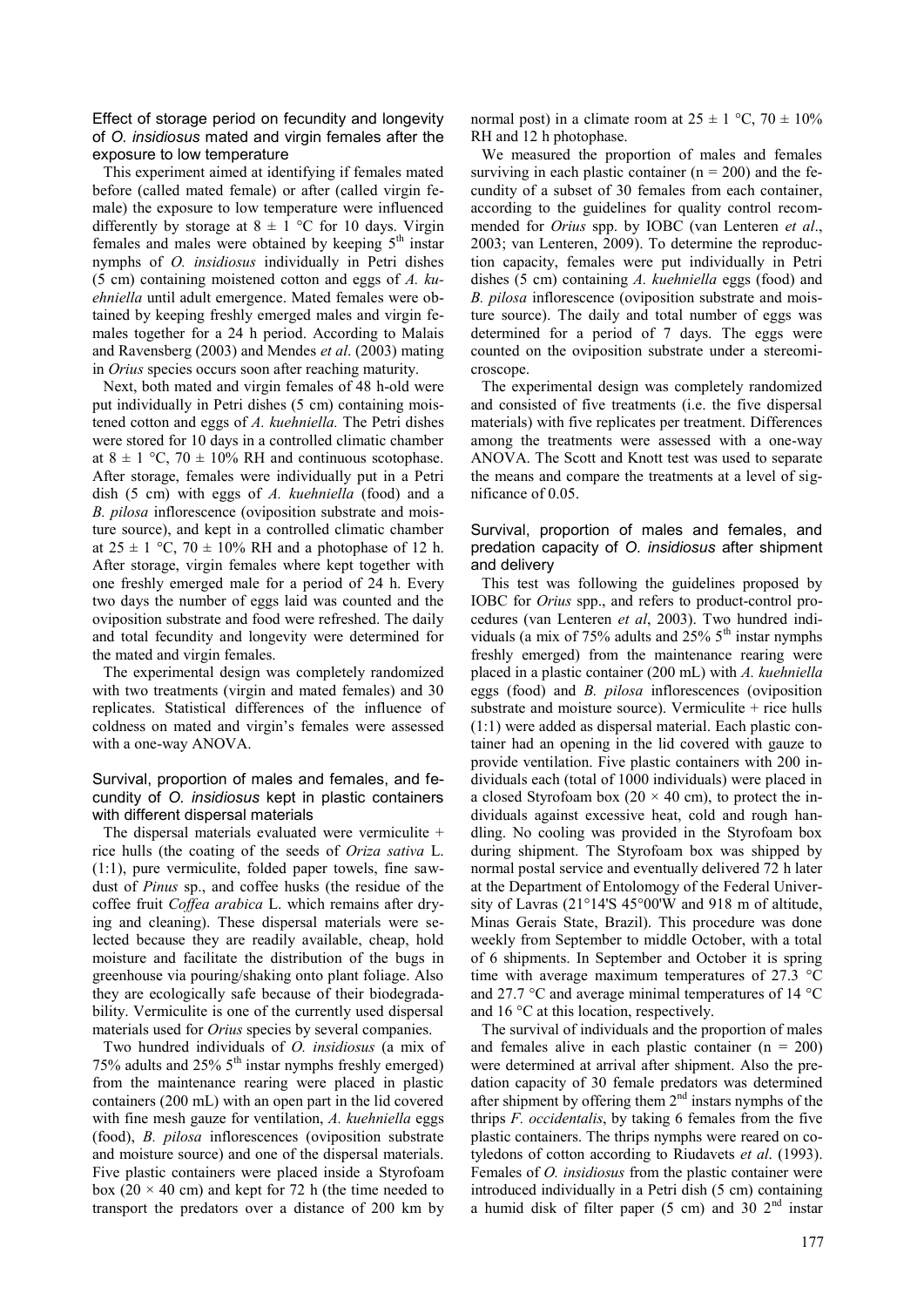nymphs of *F. occidentalis* placed on a piece (3 cm) of bean pod (*Phaseolus vulgaris* L.). The Petri dishes were kept in a climate chamber at  $25 \pm 1$  °C,  $70 \pm 10\%$  RH and 12 h photophase. The number of prey consumed was measured after 24 h. The thrips nymphs were considered consumed by the predator when the rest of the exoskeleton was found or when the internal content of the nymph was partially removed.

### **Results**

Effect of low temperatures and length of storage on survival, daily fecundity and longevity of *O. insidiosus* adults

At 8, 10 and 12 °C survival of post-storage adults was often higher than 70% for both females and males (table 1), and survival was higher than 70% at 5  $\degree$ C for the storage periods from 2 to 4 days. No adults survived at 5 °C when stored for 18 and 20 days. Survival poststorage after 16 days at 5 °C was 40.3 and 41.2% of females and males, respectively (table 1), and all the individuals died a few hours after they were transferred to  $25 °C$  (table 2).

Adult storage length and temperature clearly affected the daily fecundity and female longevity of *O. insidiosus*. Daily fecundity decreased with increasing storage period, except at 12 °C where fecundity was similar for all storage periods (table 2). An interaction of temperature and storage period on fecundity of *O. insidiosus* was found (table 2;  $F = 1.742$ ;  $df = 3$ , 27;  $P < 0.0137$ ). Compared to other treatments, fecundity was higher when individuals were kept for up to 10 days in storage at 8 °C (table 2; minimum 3.0 and maximum 4.4 eggs/female/day).

An interaction of temperature and storage period on the longevity of *O. insidiosus* was found  $(F = 1.977; df)$  $= 3, 27; P < 0.0031$ . Longevity was greatest at 8 °C when stored for up to 10 days (table 3; minimum 11.2 days and maximum 14 days), and was lower at other storage lengths and temperatures.

## Effect of storage period on fecundity and longevity of *O. insidiosus* mated and virgin females after the exposure to low temperature

Longevity and fecundity of virgin and mated females was affected by storage at low temperatures. The longevity of the mated females after storage was signify-

**Table 1.** Percentage survival of *O. insidiosus* females and males after different storage periods at low temperatures, RH 70  $\pm$  10% and continuous scotophase, n = 150 for each sex, temperature and storage period.

|                | Storage temperature      |                          |         |              |         |                |         |                 |  |
|----------------|--------------------------|--------------------------|---------|--------------|---------|----------------|---------|-----------------|--|
| Storage period | $5^{\circ}$ C            |                          |         | $8^{\circ}C$ |         | $10^{\circ}$ C |         | $12 \text{ °C}$ |  |
| (days)         | Females                  | Males                    | Females | Males        | Females | Males          | Females | Males           |  |
| $\overline{c}$ | 90.1                     | 91.5                     | 97.4    | 9.6          | 99.3    | 98.5           | 98.6    | 96.2            |  |
| $\overline{4}$ | 72.8                     | 75.4                     | 99.3    | 99.4         | 98.6    | 90.1           | 87.6    | 88.3            |  |
| 6              | 63.1                     | 60.1                     | 90.8    | 96.7         | 86.8    | 95.4           | 85.7    | 81.1            |  |
| 8              | 61.4                     | 61.4                     | 97.4    | 98.5         | 77.3    | 87.2           | 82.2    | 74.8            |  |
| 10             | 60.1                     | 58.1                     | 88.5    | 83.8         | 76.9    | 75.9           | 81.1    | 72.1            |  |
| 12             | 54.2                     | 54.5                     | 70.3    | 80.4         | 67.6    | 67.6           | 72.6    | 66.3            |  |
| 14             | 50.4                     | 50.1                     | 75.9    | 78.9         | 62.3    | 62.3           | 70.3    | 65.4            |  |
| 16             | 40.3                     | 41.2                     | 70.2    | 71.5         | 66.8    | 66.8           | 64.1    | 62.3            |  |
| 18             | $\overline{\phantom{a}}$ | $\blacksquare$           | 70.3    | 73.4         | 60.3    | 55.3           | 62.3    | 61.5            |  |
| 20             | $\overline{\phantom{a}}$ | $\overline{\phantom{0}}$ | 70.4    | 70.3         | 61.4    | 50.4           | 61.2    | 60.1            |  |
| Average        | 61.5                     | 61.5                     | 83.1    | 85.1         | 75.7    | 74.9           | 76.5    | 72.8            |  |

**Table 2.** Daily fecundity (Mean ± SE) of *O. insidiosus* females after different storage periods at low temperatures, RH 70  $\pm$  10% and continuous scotophase, n = 30 females for each temperature and storage period. Means followed by the same letter (lower case in the column and upper case in the row) are not significantly different (Scott & Knott test at 5% probability).

| Storage period | Storage temperature |                   |                   |                   |  |
|----------------|---------------------|-------------------|-------------------|-------------------|--|
| (days)         | $5^{\circ}C$        | 8 °C              | $10^{\circ}$ C    | $12 \text{ °C}$   |  |
| $\overline{c}$ | $2.4 \pm 0.63$ aB   | $4.4 \pm 0.50$ aA | $3.9 \pm 0.35$ aA | $1.2 \pm 0.42$ aB |  |
| $\overline{4}$ | $2.0 \pm 0.65$ aB   | $3.9 \pm 0.29$ aA | $2.3 \pm 0.48$ aB | $1.9 \pm 0.59$ aB |  |
| 6              | $2.0 \pm 0.57$ aB   | $3.9 \pm 0.50$ aA | $1.8 \pm 0.25$ aB | $1.4 \pm 0.45$ aB |  |
| 8              | $1.5 \pm 0.67$ bB   | $3.0 \pm 0.64$ aA | $2.2 \pm 0.68$ aB | $1.5 \pm 0.46$ aB |  |
| 10             | $1.6 \pm 0.57$ bB   | $4.1 \pm 0.57$ aA | $3.0 \pm 0.33$ aB | $1.0 \pm 0.23$ aB |  |
| 12             | $1.2 \pm 0.39bA$    | $1.3 \pm 0.37$ bA | $2.3 \pm 0.97$ aA | $1.4 \pm 0.32$ aA |  |
| 14             | $1.8 \pm 0.63$ bA   | $2.4 \pm 0.46bA$  | $1.4 \pm 0.51bA$  | $1.6 \pm 0.27$ aA |  |
| 16             | $\theta$            | $1.6 \pm 0.41bA$  | $1.9 \pm 0.52bA$  | $1.4 \pm 0.32$ aA |  |
| 18             | $\Omega$            | $1.7 \pm 0.37bA$  | $0.8 \pm 0.36bB$  | $1.9 \pm 0.19$ aA |  |
| 20             |                     | $1.8 \pm 0.50bA$  | $0.4 \pm 0.25$ bB | $1.8 \pm 0.53$ aA |  |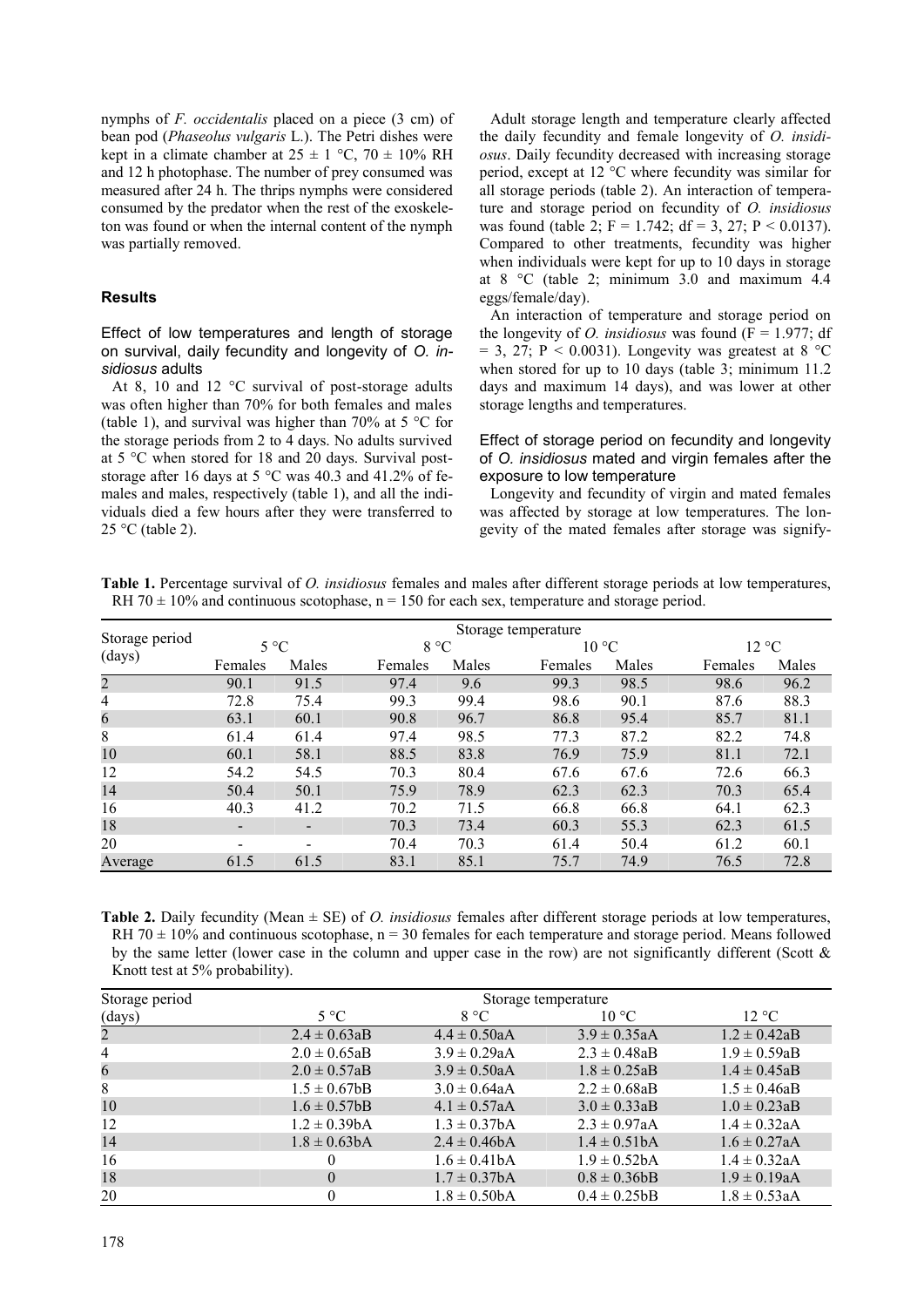**Table 3.** Longevity (days) (Mean ± SE) of *O. insidiosus* females after different storage periods at low temperatures, RH 70  $\pm$  10% and continuous scotophase, n = 30 females for each temperature and storage period. Means followed by the same letter (lower case in a column, upper case in a row) are not significantly different (Scott & Knott test at 5% probability).

| Storage period | Storage temperature |                    |                    |                   |  |
|----------------|---------------------|--------------------|--------------------|-------------------|--|
| (days)         | $5^{\circ}$ C       | 8 °C               | $10^{\circ}$ C     | $12 \text{ °C}$   |  |
| $\overline{2}$ | $8.2 \pm 1.80$ aB   | $11.2 \pm 1.15$ aA | $10.6 \pm 1.14$ aA | $8.6 \pm 1.26$ aB |  |
| $\overline{4}$ | $6.8 \pm 1.55$ aB   | $11.6 \pm 1.44$ aA | $10.6 \pm 1.93$ aA | $7.6 \pm 1.45$ aB |  |
| 6              | $8.4 \pm 1.83$ aB   | $12.0 \pm 1.42$ aA | $8.8 \pm 1.96aB$   | $8.2 \pm 1.84$ aB |  |
| 8              | $8.4 \pm 1.02aB$    | $13.4 \pm 1.66$ aA | $6.6 \pm 1.15$ aB  | $7.0 \pm 1.71$ aB |  |
| 10             | $6.6 \pm 0.85$ aB   | $14.0 \pm 2.51$ aA | $7.8 \pm 1.56$ aB  | $8.4 \pm 1.57$ aB |  |
| 12             | $6.8 \pm 0.85$ aB   | $9.4 \pm 1.03$ bA  | $6.8 \pm 1.63$ aB  | $9.6 \pm 1.40$ aA |  |
| 14             | $4.8 \pm 0.80$ aB   | $7.4 \pm 1.19bA$   | $4.6 \pm 1.94$     | $9.4 \pm 0.66$ aA |  |
| 16             |                     | $8.8 \pm 1.34$ bA  | $4.0 \pm 0.84$ bB  | $9.4 \pm 0.40$ aA |  |
| 18             | $\Omega$            | $8.6 \pm 1.33$ bA  | $4.2 \pm 1.46bB$   | $6.4 \pm 2.26$ aA |  |
| 20             |                     | $9.0 \pm 1.58$ bA  | $3.8 \pm 1.31$ bB  | $5.0 \pm 2.33$ aB |  |

**Table 4.** Percentage survival, fraction females and total and daily fecundity (Mean ± SE) of *O. insidiosus* kept for 72 hours in plastic containers with different dispersal materials. Means followed by the same letter in a column are not significantly different (Scott & Knott test at 5% probability).

| Dispersal material         | Survival $(\% )$ | Fraction females | Total fecundity  | Daily fecundity   |
|----------------------------|------------------|------------------|------------------|-------------------|
|                            |                  |                  | (eggs/female)    | (eggs/female/day) |
| Vermiculite $+$ rice hulls | $85.7 \pm 2.20a$ | $0.53 \pm 0.01a$ | $55.9 \pm 1.80a$ | $7.9 \pm 0.25a$   |
| Vermiculite                | $55.6 \pm 1.52$  | $0.52 \pm 0.01a$ | $46.1 \pm 3.51b$ | $6.6 \pm 0.50$    |
| Folded paper towel         | $51.1 \pm 0.74c$ | $0.53 \pm 0.01a$ | $39.5 \pm 5.52c$ | $5.6 \pm 0.50c$   |
| Sawdust                    | $49.5 \pm 0.70c$ | $0.53 \pm 0.01a$ | $41.0 \pm 1.70c$ | $5.8 \pm 0.24c$   |
| Coffee husk                | $50.0 \pm 1.33c$ | $0.51 \pm 0.01a$ | $29.8 \pm 1.69d$ | $4.2 \pm 0.24d$   |

cantly higher (17.3  $\pm$  0.63 days) than that of virgin females (14.6  $\pm$  0.69 days) (F = 1.543; df = 1, 120;  $P < 0.001$ ). About 26.8% of the virgin females did not lay eggs after 10 days of storage at 8 °C, while only 4.3% of the mated females did not lay eggs. After storage, mated females showed a higher daily fecundity  $(4.8 \pm 0.24 \text{ eggs/female/day})$  and total fecundity (82.8)  $\pm$  4.48 eggs/female) than virgin females (2.8  $\pm$  0.34 eggs/female/day and  $46.9 \pm 6.61$  eggs/female) (F = 2.210; df = 1, 120;  $P \le 0.0001$ ).

# Survival, proportion of males and females, and fecundity of *O. insidiosus* kept in plastic containers with different dispersal materials

The type of dispersal material significantly affected the survival of *O. insidiosus* ( $F = 119.0$ ,  $df = 4$ , 20,  $P < 0.0001$ ). Survival was highest (86%) with the dispersal material vermiculite + rice hulls (table 4). The proportion of males and females after storage with the different dispersal materials was similar (table 4).

The highest total fecundity (55.9 eggs/female)  $(F = 9.089; df = 4, 95; P < 0.0001)$  and daily fecundity (7.9 eggs/female/day) (F = 9.087; df = 4, 95;  $P < 0.0001$ ) was found for females kept in vermiculite + rice hulls compared to females kept with the other dispersal materials. The total (29.8 eggs/female) and daily fecundity (4.2 eggs/female/day) was lowest when females were kept with coffee husks and were in between and similar when the other materials were used (table 4).

Survival, proportion of males and females, and predation capacity of *O. insidiosus* after shipment and delivery

Survival and predation capacity of *O. insidiosus* kept in plastic containers with vermiculite  $+$  rice hulls inside Styrofoam boxes after shipment and delivery was high (> 93%, table 5) and apparently not affected by a 72 h transportation period. Predators consumed an average of 15.6 nymphs (range 15.2 - 16) of western flower thrips *F. occidentalis* during 24 h (table 5). The proportion of females and males present in the plastic container was on average 0.51 (range 0.50 - 0.52).

# **Discussion**

The ability to store entomophagous insects without quality loss is a key factor in the successful use of augmentative biological control, as it allows increased flexibility in mass rearing and transport, and it facilitates sharing of colonies of high quality between the laboratories (Etzel and Legner, 1999; van Lenteren, 2003; Bolckmans and Belda, 2008). Storage at low temperatures has proved to be a valuable tool in mass production of insects and their delivery to the release site. Coudron *et al*. (2007) reported cold-storage could assist in accumulating sufficient numbers of insects for inundative releases, for minimizing costs of retaining a colony between inoculative releases, and for off-season demands.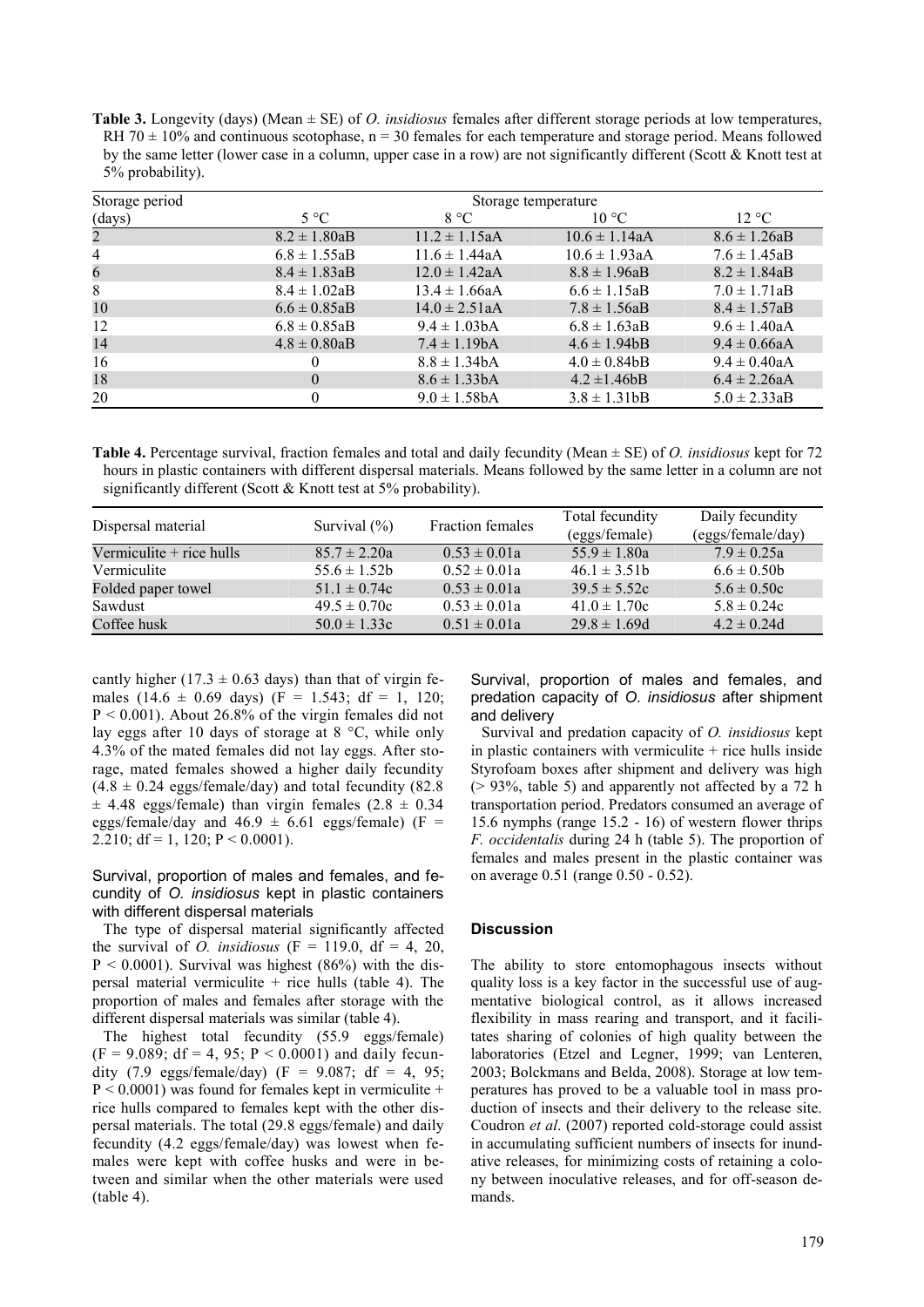| Sample number | Survival $(\% )$ | Average number of thrips<br>nymphs consumed per 24 h | <b>Fraction females</b> |
|---------------|------------------|------------------------------------------------------|-------------------------|
|               | $93.2 \pm 0.91$  | $16.0 \pm 0.44$                                      | 0.52                    |
| 2             | $93.5 \pm 0.43$  | $15.2 \pm 0.39$                                      | 0.51                    |
| 3             | $94.9 \pm 0.30$  | $15.8 \pm 0.42$                                      | 0.51                    |
| 4             | $95.6 \pm 0.28$  | $15.4 \pm 0.37$                                      | 0.52                    |
| 5             | $94.3 \pm 0.43$  | $15.6 \pm 0.38$                                      | 0.50                    |
| 6             | $94.3 \pm 0.34$  | $15.8 \pm 0.41$                                      | 0.51                    |
| Average       | $94.3 \pm 0.24$  | $15.6 \pm 0.16$                                      | 0.51                    |

**Table 5.** Percentage survival, predation capacity (Mean ± SE) and fraction females of *O. insidiosus* after a 72 h handling, shipment and delivery period.

Also for successful mass rearing and distribution of species of *Orius*, the development of reliable storage, shipment and transport processes of adults are essential elements. This study shows that *O. insidiosus* adults can be stored for up to 10 days at  $8^{\circ}$ C, without reducing their fecundity and longevity. Van Lenteren and Tommasini (2003) reported that, in general, species of predators can be stored for short periods at temperatures between 4 and 15 °C. According to the Association of Natural Biocontrol Producers (Leppla *et al*., 2002) *O. insidiosus* can be maintained for few days at 10 °C, but that survival and oviposition decrease with increasing storage time at low temperature. The effects of cold storage can be considerable and various factors should be taken into account to reveal possible reduced poststorage quality (Leopold, 1998). Humidity levels during storage may play a role in survival for example for predatory mites (Morewood, 1993). For *O. insidiosus,* van den Meiraker (1999) reports that some source of moisture is probably essential for nymph survival, but also mentions that a study to compare the effects of absence and presence of a moisture source has not been made. High relative humidity levels are important for egg survival for the few bugs for which data are available (Richards and Schmidt, 1996; Riis *et al*., 2005). According to Malais and Ravensberg (2003), temperature and food supply are the main factors influencing the reproduction and development of *Orius* spp., and relative humidity is less important. Therefore, we only assessed temperature and food availability as main factors affecting survival during the cold storage process.

No adults of *O. insidiosus* survived when stored for more than 18 days at 5 °C in this study, and when stored for 16 days or shorter at 5  $\degree$ C all individuals died within a few hours after they were transferred to 25 °C. This effect may have been due to the difference of 20 °C between the storage temperature (5 °C) and the poststorage temperature  $(25 \text{ °C})$ . Due to the generally low survival of adults at 5 °C, this temperature is considered unsuitable for storage of *O. insidiosus* adults. Colinet and Boivin (2011) reported that mortality represents the ultimate level of a range of sub-lethal perturbations accumulating during chilling. Reduction of fitness-related traits in surviving individuals can be observed immediately after storage, later in development or even in the next generations. According to Colinet and Boivin (2011), cold tolerance is thus a very plastic trait that may be influenced by a range of endogenous and ex-

ogenous factors experienced before, during, or even after the cold exposure.

Mendes *et al*. (2005a) reported a temperature threshold of 12.5 °C for immature development of female *O. insidiosus*. In this study the lowest fecundities and longevities of female *O. insidiosus* were observed at temperatures of 5, 10 and 12 °C. Probably this was due to the prolonged exposition of newly-emerged female to temperatures well below or very close to the temperature threshold for development. Also the consumption of energy reserves, particularly lipids, during cold exposure apparently translate into fitness costs on reproduction and/or survival (Colinet and Boivin, 2011). Denlinger and Lee (1998) reported that the reproductive system may be vulnerable to low temperature injury and that a reduced lifetime fecundity could be the combined result of a shorter life span of the female and a reduction in the daily eggs production. Leopold (1998) suggested that prolonged exposure to low temperatures induces oxidative stress in cells.

The IOBC quality control guideline for *Orius* spp. specifies that females should produce a minimum of 2.1 eggs/female/day over a 14-day test period ( $\geq$  30 eggs/female in 14 days) (van Lenteren *et al*., 2003; van Lenteren, 2009). In our test, the daily fecundity (4.1 eggs per day) and longevity (14 days) of the predator *O. insidiosus* post-storage for 10 days was highest at 8 °C. The fecundity found in this study is in accordance with the IOBC standard, and also with values (daily fecundity of 5.6 eggs/female at 25 °C) found by Mendes *et al*. (2005b) when *O. insidious* was not exposed to storage conditions. An important conclusion of our study is that storage of adults of *O. insidiosus* up to 10 days at 8 °C offers the opportunity for insectaries to reduce food demands of and oviposition substrate for adult predators, without significant loss of quality and with a decrease of rearing costs.

In addition to identification of the optimal storage conditions, we found a very interesting effect related to the mating conditions of the predator: pre-storage mated *O. insidiosus* females showed a much higher total fecundity (82.8 eggs) than post-storage mated females (46.9 eggs) when stored for up to 10 days at 8  $^{\circ}$ C. Kobayashi and Osakabe (2009) found that the overwintering success of mated females was higher than that of virgin females, and suggested that the possible mechanism which may increase the overwintering success of *Orius* females after pre-winter copulation is the dona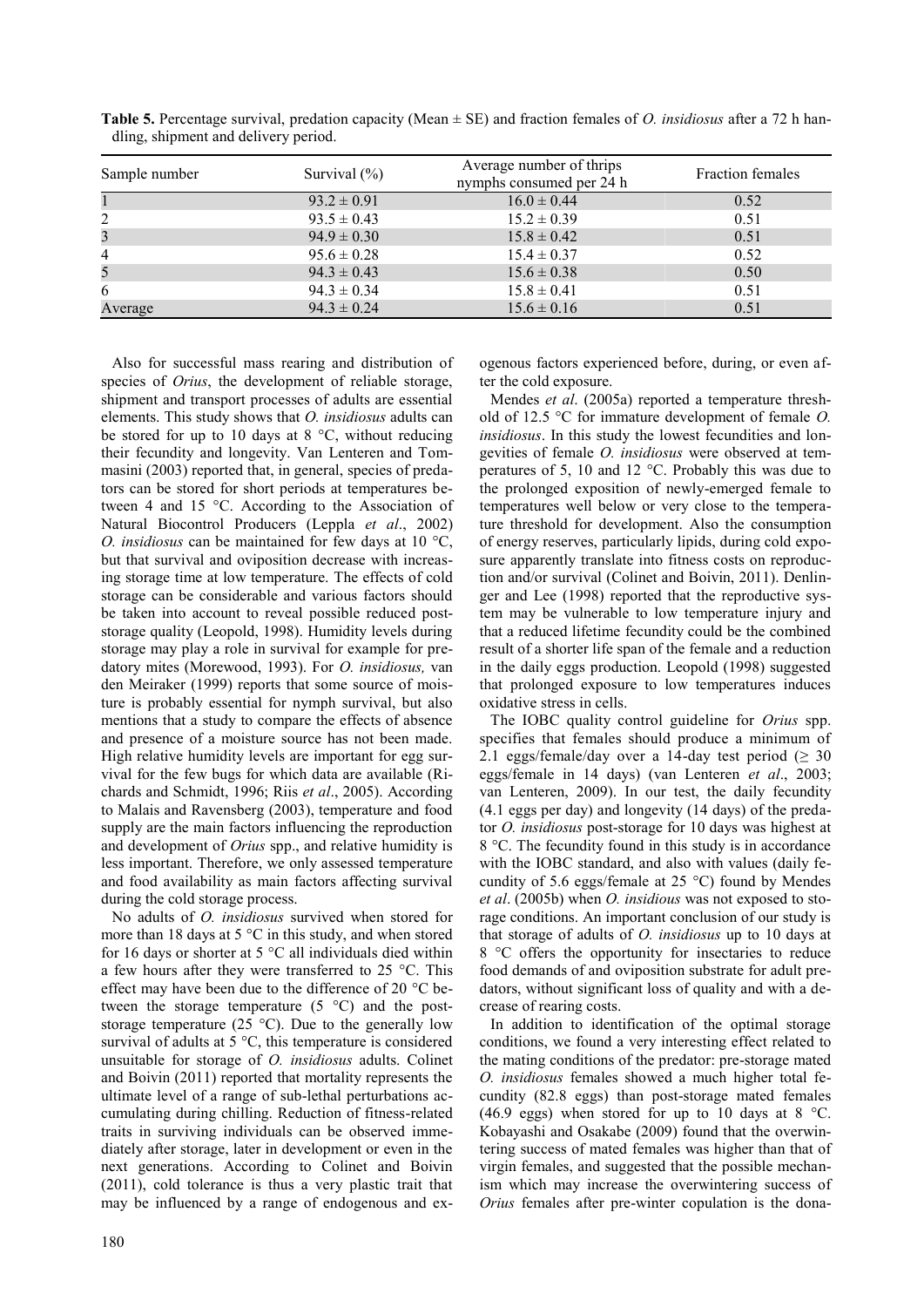tion of nutrients from males through copulation. The second explanation might be that copulation affects the diapause syndrome (e.g. by accumulation of the lipid content) and/or behavioral changes to ensure insemination before overwintering. According to Lundgren (2011), the potential fecundity of predatory Heteroptera is largely tied to the number of oocytes that are initially present in the ovarioles. The realized fecundity is an extremely plastic characteristic of a female, and is strongly influenced by the physiological state of the mother during her life and the environmental conditions. Elkassabany *et al*. (1996) failed to recover males of *O. insidiosus* from the field during the late winter and early spring. Overwintering females apparently are inseminated before winter, and are fully capable to reproduce in spring. *O. insidiosus* overwinters as an adult in reproductive diapause (Ruberson *et al*., 1998).

Another factor contributing to effective storage is the storage and dispersal material used. Many of the commercially available predators are generalists and exhibit cannibalism, particularly when kept at high densities (van Lenteren and Tommasini, 2003). Cannibalism was also observed in several *Orius* species (van den Meiracker, 1999; Bueno, 2009, Bueno and van Lenteren, 2012). Mortality was low in this study when vermiculite + rice hulls was used. This dispersal material provides good support and shelter to the predator, leads to better conditions for survival and reproduction, and apparently largely prevents cannibalism. According to Bolckmans and Belda (2008), inert dispersal material allows natural enemies to avoid cannibalism. Coll and Guershon (2002) reported that omnivorous feeding habits may reduce the risk of cannibalism and allow predators to sustain themselves on non-prey food when prey is scarce without increasing the risk of cannibalism. Calixto *et. al.* (2013) found that pollen alone as food substantially increased the longevity of *O. insidiosus*. In this study the prey (*A. kuehniella* eggs) and pollen (from the *B. pilosa* inflorescence), together with the dispersal material may have largely prevented canibalism, which was also observed for *O. laevigatus* by Leon-Beck and Coll (2007). In our study the fecundity of the predator with the dispersal material vermiculite  $+$  rice hulls was higher than found for the same predator by and Tommasini *et al*. (2004) and Carvalho *et al*. (2005) who both worked under laboratory conditions with fresh females and did not use any shipment material. Coffee husks and fine sawdust may have contained chemical compounds causing reduced survival of *O. insidiosus*. Husks of *C. arabica* have a high content of phenolic compounds in addition to tannins and lignins (Ramirez-Matinez, 1988). Sawdust of *Pinus* is known to contain specific oils, resins, tannins and pigments (Morais *et al*., 2005). In contrast, vermiculite is considered inert material (Ugarte *et al*., 2008) and rice hulls consist of complex lignocellulose material (Saha *et al*., 2005). With folded paper towels as dispersal material, we hypothesize that this material did not provide enough hiding spots, as we saw that most of the predators kept walking on the wall of the plastic container. This kind of "stress" behaviour may have led to low survival in combination with cannibalism.

The percentage of living individuals of *Orius majusculus* (Reuter) and *O. laevigatus* did not reach 50%, and ranged between 68 and 84%, when wheat bran was used as shipment material (Blumel and Hausdorf, 2002). Bolkmans (2003) reported that, depending of the biological control agent and the duration of transportation and delivery, natural enemies are shipped with 5 to 15% more individuals than indicated on the container label to compensate for mortality which may occur during shipment. In our experiment, shipment by post during 72 h with vermiculite + rice hulls, *A. kuehniella* eggs and farmer's friend inflorescences, packed in plastic containers and put in Styrofoam boxes did not negatively affect the survival and predation capacity of *O. insidiosus*. The mortality of around 5% we found implies that adding about 10% more predators to the containers would compensate for shipment mortality. The predation capacity after transportation of predators was 15.6 nymphs of *F. occidentalis* per 24 h*.* This predation rate was similar to that of *O. insidiosus* (Calixto *et al*. 2013), *O. majusculus* and *O. laevigatus* (Monserrat *et al*., 2000; Bonte and De Clercq, 2010) and *O. sauteri*  (Nagai and Yano, 1999) under no-storage conditions. The assessment of predation capacity in small arenas might not be representative for predation under natural conditions, but it is an important indicator for the quality of commercialized biological control agents.

The proportion of males and females found in the dispersal material experiments and in the plastic containers after shipment and delivery procedure were all higher than 50% females and are thus in accordance with the IOBC guideline of at least 45% females for quality control of *Orius* species (van Lenteren *et al*., 2003; van Lenteren, 2009).

In conclusion, our results lead to the following important findings which may help to economize the mass rearing and release of *O. insidiosus*: (1) the predator can be stored up to 10 days at  $8^{\circ}$ C without loss of quality, (2) storage of mated female predators results in a much higher post-storage fecundity than storage of virgin females,  $(3)$  vermiculite + rice hulls is by far the best dispersal material of the 5 dispersal materials tested, and (4) shipment by post during 72 h in plastic containers with vermiculite + rice hulls, *A. kuehniella* eggs as food and *B. pilosa* inflorescences as oviposition substrate leads to good survival and did not decrease the predation capacity of *O. insidiosus*.

#### **Acknowledgements**

We thank the Brazilian National Council of Scientific Research (CNPq) and the Foundation for Support of Research of the State of Minas Gerais (FAPEMIG) for financial support of this project.

#### **References**

BALE J. S., VAN LENTEREN J. C., BIGLER F. 2008.- Biological control and sustainable food production.- *Philosophical Transactions the Royal Society*, 363: 761-776.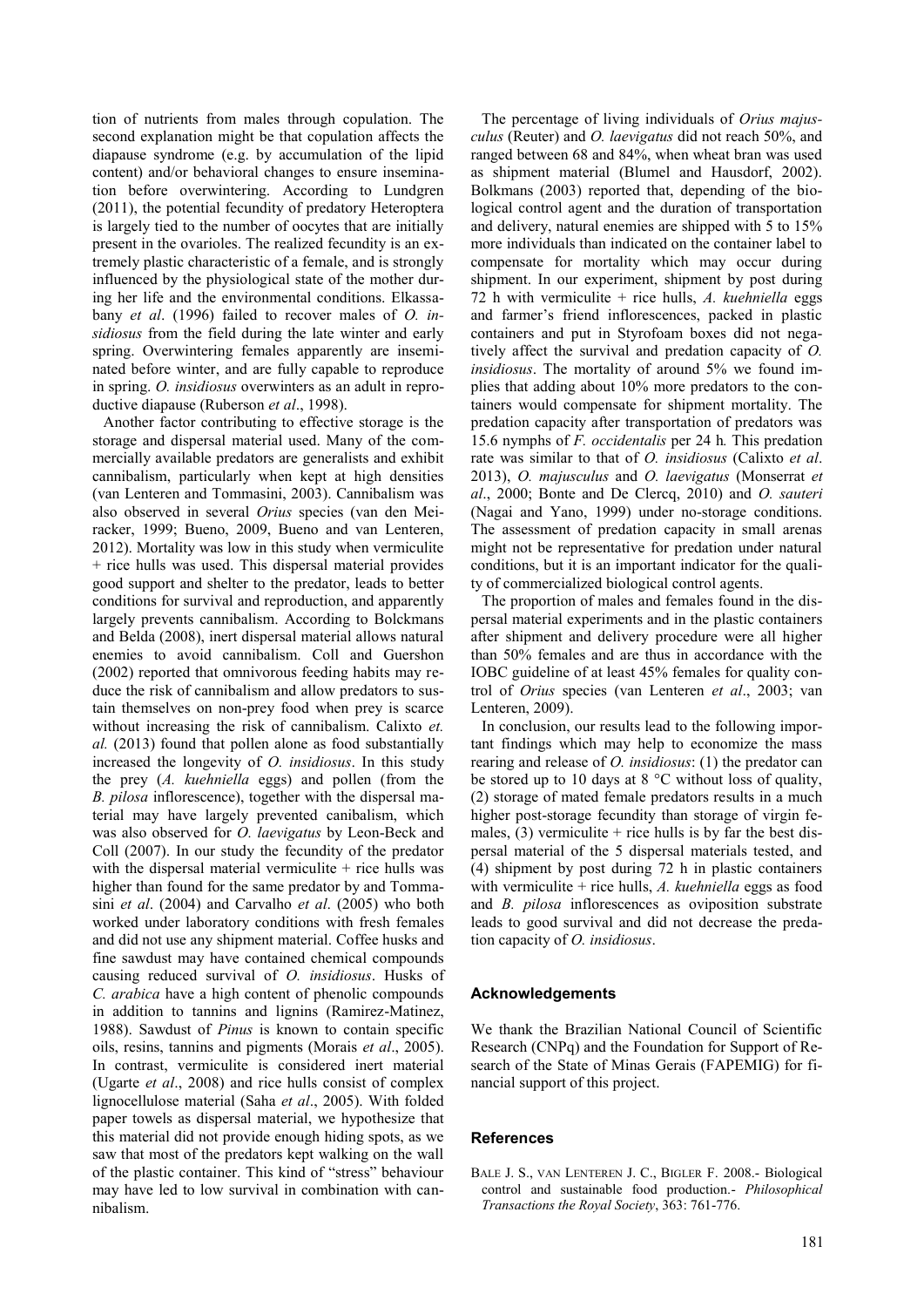- BLUMEL S., HAUSDORF H., 2002.- Results of quality control tests with *Phytoseiulus persimilis, Neoseiulus cucumeris* and *Orius laevigatus* in Austria.- *IOBC/wprs Bulletin*, 25: 17-20.
- BOLCKMANS K. J. F., 2003.- State of affair and future directions of product quality assurance in Europe, pp. 215-224. In: *Quality control and production of biological control agents: theory and testing procedures* (VAN LENTEREN J. C., Ed.).- CAB, London, UK.
- BOLCKMANS K. J. F., BELDA J. E., 2008.- Producción de enemigos naturales, pp. 477-484. In*: Control biológico de plagas agrícolas* (JACAS J. A., URBANEJA A., Eds).- Ed. Phytoma, Valencia, Spain.
- BONTE M., DE CLERCQ P., 2010.- Influence of diet on the predation rate of *Orius laevigatus* on *Frankliniella occidentalis*.- *BioControl*, 55: 625-629.
- BUENO V. H. P., 2009.- Desenvolvimento e criação massal de percevejos predadores *Orius*, pp. 33-76. In: *Controle biológico de pragas: produção massal e controle de qualidade* (BUENO V. H. P., Ed.).- Editora UFLA, Lavras, Brasil.
- BUENO V. H. P., VAN LENTEREN J. C., 2012.- Predatory bugs (Heteroptera), pp. 539-569. In: *Insect bioecology and nutrition for integrated pest management* (PANIZZI R. A., PARRA J. R. P., Eds),- CRC Press, Boca Raton, USA.
- BUENO V. H. P., MENDES S. M., CARVALHO L. M., 2006.- Evaluation of a rearing-method for the predator *Orius insidiosus*.- *Bulletin of Insectology*, 59: 1-6.
- CALIXTO A. M., BUENO V. H. P., MONTES F. C., SILVA A. C., VAN LENTEREN J. C., 2013.- Effect of different diets on reproduction, longevity and predation capacity of *Orius insidiosus* (Say) (Hemiptera: Anthocoridae).- *Biocontrol Science and Technology*, 23: 1245-1255.
- CARVALHO L. M., BUENO V. H. P., MENDES S. M., 2005.- Response of two *Orius* species to temperature.- *IOBC/wprs Bulletin*, 28: 43-46.
- CARVALHO A. R., BUENO V. H. P., SANTANA A. G., MOURA N., LOUZADA E. A., 2008.- Release rates of *Orius insidiosus* to control *Frankliniella occidentalis* on protected potted gerbera.- *IOBC/wprs Bulletin*, 32: 37-40.
- COLINET H., BOIVIN G., 2011.- Insect parasitoids cold storage: A comprehensive review of factors of variability and consequences.- *Biological Control*, 58: 83-95.
- COLL M., GUERSHON M., 2002.- Onnivory in terrestrial arthropods: mixing plant and prey diets.- *Annual Review of Entomology*, 47: 267-297.
- COUDRON T. A., ELLERSIECK M. R., SHELBY K. S., 2007.- Influence of diet on long-term cold storage of the predator *Podisus maculiventris* (Say) (Heteroptera: Pentatomidae).- *Biological Control*, 42:186-195.
- DENLINGER D. L., LEE R. E., 1998.- Physiology of cold sensitivity, pp. 55-95. In: *Temperature sensitivity in insects and application in integrated pest management* (HALLMAN G. J., DENLINGER D. L., Eds).- Westview Press, Boulder, USA.
- ELKASSABANY N., RUBERSON J. R., KRING T. J., 1996.- Seasonal distribution and overwintering of *Orius insidiosus* (Say) in Arkansas.- *Journal of Entomological Science*, 31: 76-88.
- ETZEL L. K., LEGNER E. F., 1999.- Culture and colonization, pp. 125-197. In: *Handbook of biological control: principles and application of biological control* (BELLOWS T. S., FISH-ER T. W., Eds.), Academic Press, London, UK.
- JEONGHAWAN K., HWANGYONG K., MANJONG H., MANYOUNG C., SEOKJO H., MISOOK L. 2009.- Cold storage effect on the biological characteristics of *Orius laevigatus* (Fieber) (Hemiptera: Anthocoridae) and *Phytoseiulus persimilis* Athias-Henriot (Acari: Phytoseiidae).- *Korean Journal Applied Entomology*, 48: 361-368.
- KOBAYASHI T., OSAKABE M. H., 2009.- Pre-winter copulation enhances overwintering success of *Orius* females (Heteroptera: Anthocoridae).- *Applied Entomology Zoology*, 44: 47-52.
- LEON-BECK M., COLL M., 2007.- Plant and prey consumption cause a similar reductions in cannibalism by an omnivorous bug.- *Journal of Insect Behavior*, 20: 67-76.
- LEOPOLD R. A., 1998.- Cold storage of insects for integrated pest management, pp. 55-96. In: *Temperature sensitivity in insects and application in integrated pest management*, (HALLMAN G. J., DENLINGER D. L., Eds).- Westview Press, Boulder, USA.
- LEPPLA N. C., BLOEM K. A., LUCK R. F., 2002.- *Quality control for mass-reared arthropods*. *Proceeding of the eighth and ninth workshops IOBC working group on quality control of mass-reared arthropods*.- University of Florida, USA.
- LUCZYNSKI A., NYROP J. P., SHI A., 2007.- Influence of cold storage on pupal development and mortality during storage and on post-storage performance of *Encarsia formosa* and *Eretmocerus eremicus* (Hymenoptera: Aphelinidae).- *Biological Control*, 40: 107-117.
- LUNDGREN J. G., 2011.- Reproductive ecology of predaceous Heteroptera.- *Biological Control*, 59: 37-52.
- MALAIS M. H., RAVENSBERG W. J., 2003.- *Knowing and recognizing: the biology of glasshouse pests and their natural enemies*.- Koppert B.S., Berkel and Rodenjiis, The Netherlands.
- MENDES S. M., BUENO V. H. P., CARVALHO L. M., 2003.- Influence of the presence/absence of males in the oviposition of *Orius insidiosus* (Say) (Hemiptera: Anthocoridae).- *IOBC/wprs Bulletin*, 26: 143-146.
- MENDES S. M., BUENO V. H. P., CARVALHO L. M., REIS R. P., 2005a.- Custo da produção de *Orius insidiosus* como agente de controle biológico.- *Pesquisa Agropecuaria Brasileira*, 40: 441-446.
- MENDES S. M., BUENO V. H. P., CARVALHO L. M., 2005b.- Reprodução e longevidade de *Orius insidiosus* (Say) (Hemiptera: Anthocoridae) em diferentes temperaturas.- *Revista de Agricultura*, 80: 87-101.
- MONSERRAT M. R., ALBAJES R., CASTAÑÉ C., 2000.- Functional response of four heteroptera predators preying on greenhouse whitefly (Homoptera: Aleyrodidae) and western flower thrips (Thysanoptera: Thripidae).- *Environmental Entomology*, 29: 1075-1082.
- MORAIS S. A. L., NASCIMENTO E. A., MELO D. C., 2005.- Análise da madeira de *Pinus oocarpa*: parte I: estudo dos constituintes macromoleculares e extrativos voláteis.- *Revista Árvore*, 29: 461-470.
- MOREWOOD W. D. 1993.- Diapause and cold hardiness of phytoseiid mites.- *European Journal Entomology*, 90: 3-10.
- MURAI T., NARAI Y., SUGIURA N., 2001.- Utilization of germinated broad bean seeds as an oviposition substrate in mass rearing of the predatory bug, *Orius sauteri* (Poppius) (Hemiptera: Anthocoridae).- *Applied Entomology and Zoology*, 36: 489-494.
- NAGAI K., YANO E., 1999.- Effects of temperature on the development and reproduction of *Orius sauteri* (Poppius) (Heteroptera: Anthocoridae), a predator of *Thrips palmi* Karny (Thysanoptera: Thripidae).- *Applied Entomology and Zoology*, 34: 223-229.
- O'NEIL R.J., GILES K. L., OBRYCKI J.J., MAHR D. L., LEGASPI J.C., KATOVICH K., 1998.- Evaluation of the quality of four commercially available natural enemies.- *Biological Control*, 11: 1-8.
- RAMIREZ-MARTINEZ J. R., 1988.- Phenolic compounds in coffee pulp: quantitative determination by HPLC.- *Journal of the Science of Food and Agriculture*, 43: 135-144.
- RICHARDS P. C., SCHMIDT J. M., 1996.- The effect of selected dietary supplements on survival and reproduction of *Orius insidiosus* (Say) (Hemiptera: Anthocoridae).- *Canadian Entomologist*, 128: 171-176.
- RIIS L., ESBJERG P., BELLOTTI A. C., 2005.- Influence of temperature and soil moisture on some population growth parameters of *Cyrthomenus bergi* (Hemiptera: Cydnidae).- *Florida Entomologist*, 88: 11-22.